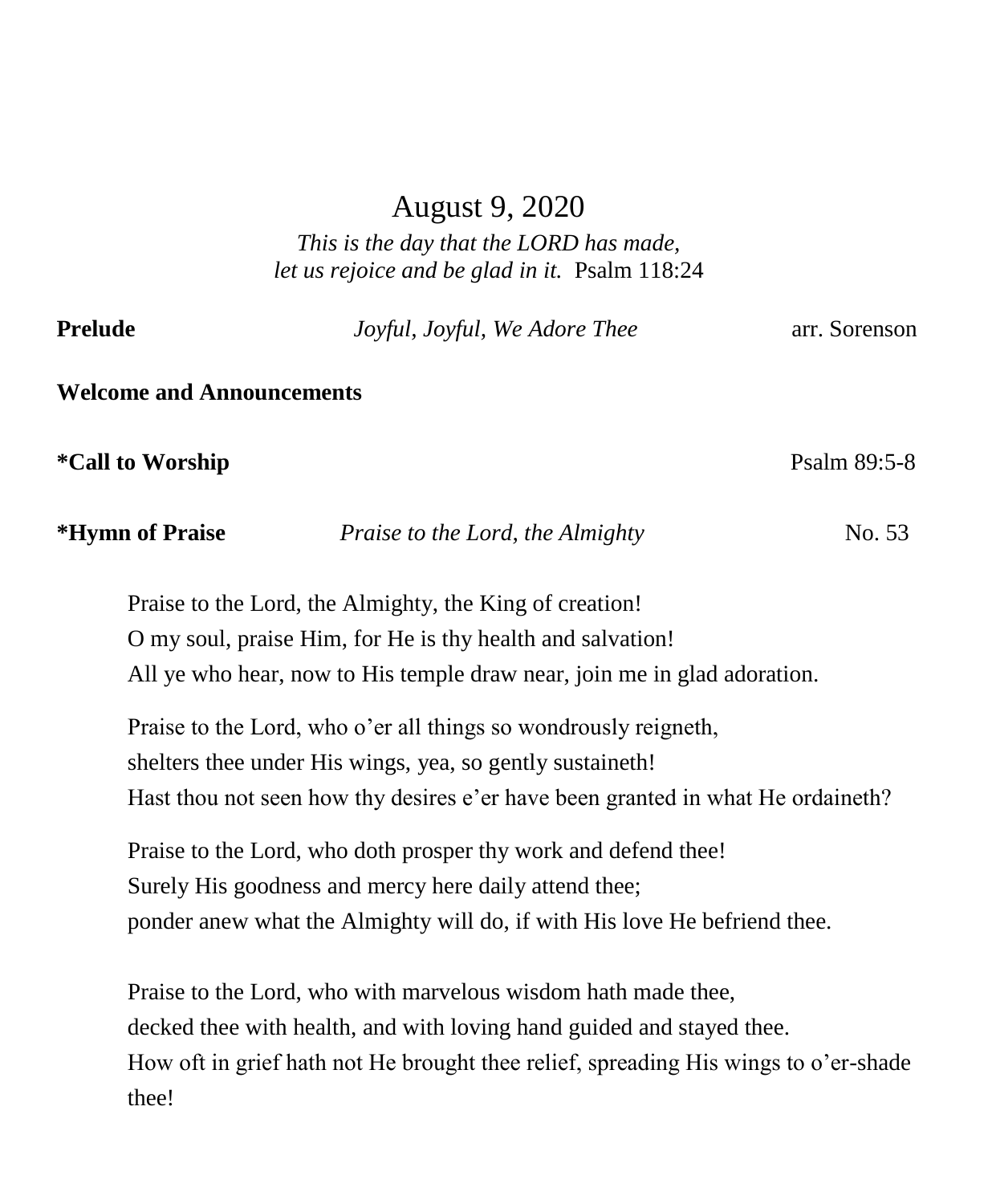Praise to the Lord! O let all that is in me adore Him! All that hath life and breath, come now with praises before Him! Let the amen sound from His people again; gladly fore'er we adore Him! **\*Prayer of Invocation** 

#### **Scripture Reading Exodus 6:14-30**

#### **Prayer of Confession**

Our Father in heaven, Help us to delight in you and to enjoy you forever. For all the treasures and delights of this world have left us empty and unfulfilled. Forgive us, we ask, for making so much of all that this world has to offer us. In you there is everlasting joy and peace. Build us up by your grace. Ignite in us a deeper desire to know you more. Drive us to your word; disciple us according to it; and continue to renew our sinful hearts. Show us your Son, Jesus, and make us more like him. Grant to us a greater measure of your grace, this week especially, that we might enjoy you, and in turn we might enjoy all the many blessings that you so generously bestow to us, in Jesus' name, Amen.

#### **Assurance of Pardoning Grace** Psalm 89:1-4

 $1$  I will sing of the Lord's great love forever; with my mouth I will make your faithfulness known through all generations.  $2I$  will declare that your love stands firm forever, that you established your faithfulness in heaven itself.  $3$  You said. "I have made a covenant with my chosen one, I have sworn to David my servant,  $4$  I will establish your line forever and make your throne firm through all generations."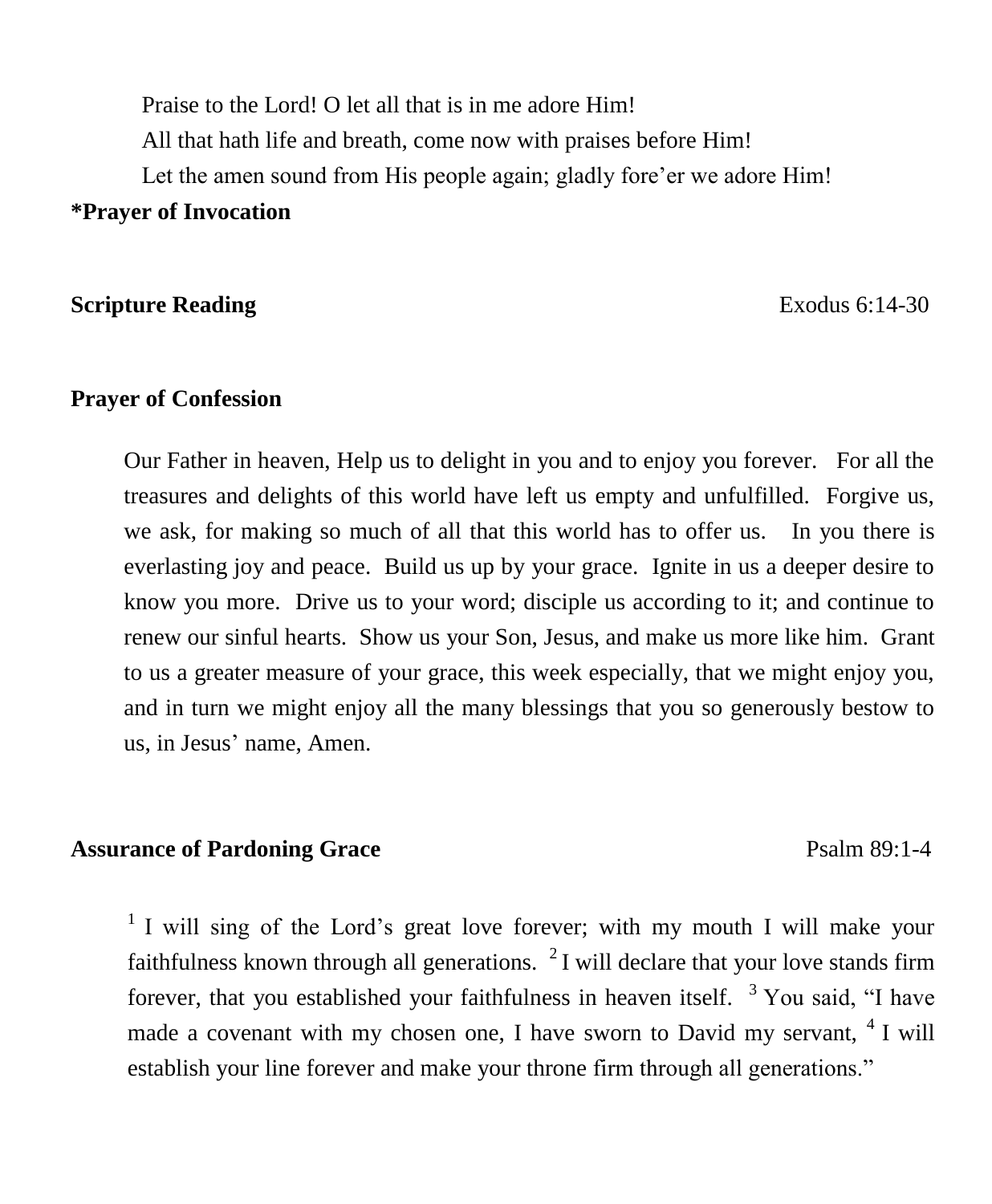

Words and Music: Stuart Townend; ©1995 Kingsway's Thankyou Music Reprinted with permission under CCLI #376630.

#### **Westminster Shorter Catechism 61-62**

- Q. 61 What is forbidden in the fourth commandment?
- **A. The fourth commandment forbiddeth the omission, or careless performance, of the duties required, and the profaning the day by idleness, or doing that which is in itself sinful, or by unnecessary thoughts, words, or works, about our worldly employments or recreations.**
- Q. 62 What are the reasons annexed to the fourth commandment?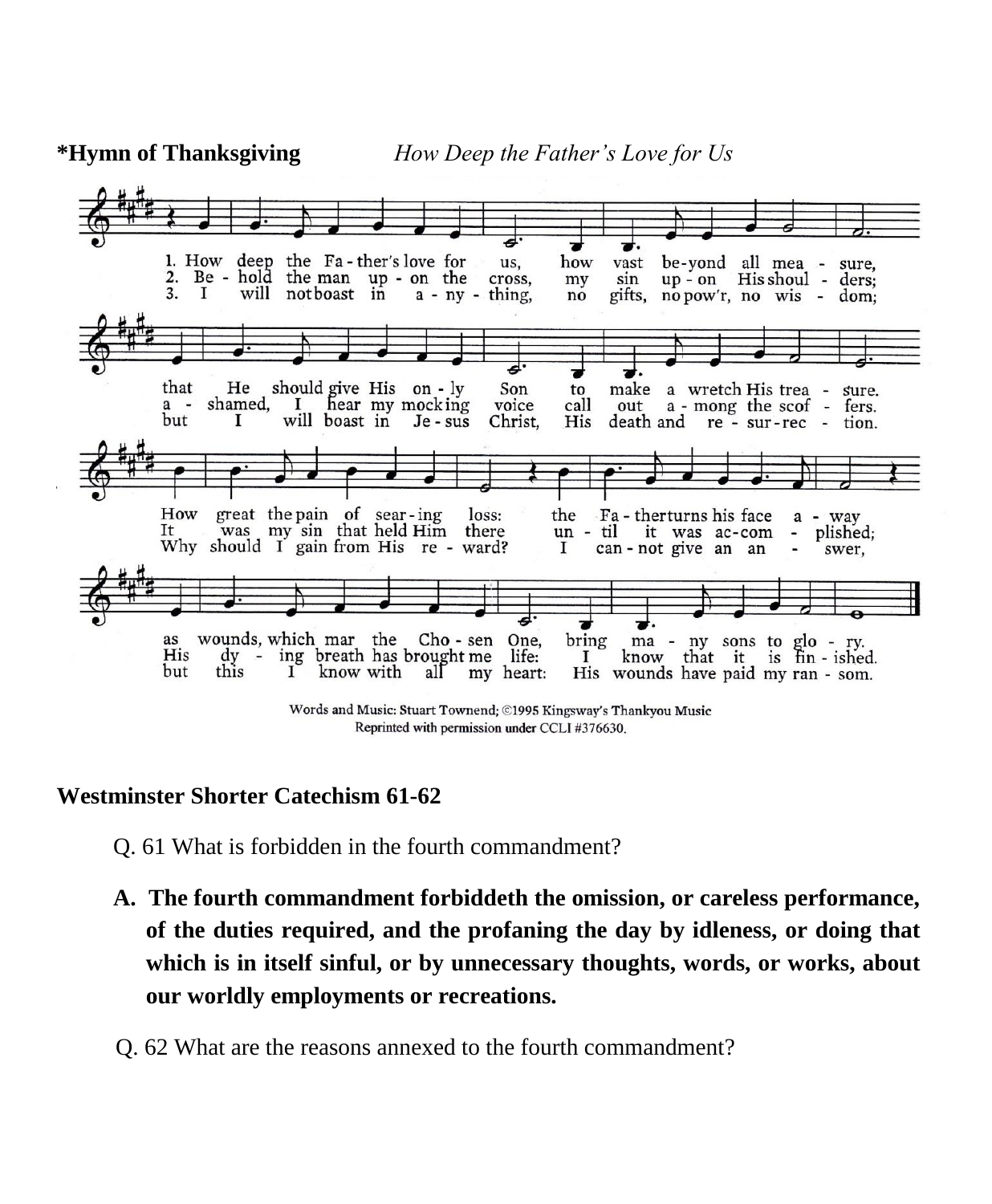**A. The reasons annexed to the fourth commandment are, God's allowing us six days of the week for our own employments, his challenging a special propriety in the seventh, his own example, and his blessing the Sabbath day.**

**Prayer of Intercession**

| <i><b>*Hymn of Preparation</b></i> | He Leadeth Me: O Blessed Thought! | No. 600 |
|------------------------------------|-----------------------------------|---------|
|------------------------------------|-----------------------------------|---------|

He leadeth me: O blessed thought! O words with heav'nly comfort fraught! Whate'er I do, where'er I be, still 'tis God's hand that leadeth me.

#### **REFRAIN:**

### **He leadeth me, He leadeth me; by His own hand He leadeth me: His faithful foll'wer I would be, for by His hand He leadeth me.**

Sometimes 'mid scenes of deepest gloom, sometimes where Eden's bowers bloom, by waters calm o'er troubled sea, still 'tis His hand that leadeth me. **REFRAIN**

Lord, I would clasp Thy hand in mine, nor ever murmur nor repine; content, whatever lot I see, since 'tis my God that leadeth me. **REFRAIN**

And when my task on earth is done, when, by Thy grace, the vict'ry's won, e'en death's cold wave I will not flee, since God through Jordan leadeth me.

#### **REFRAIN**

| <b>Sermon</b>  | Our Help Is in the Name of the Lord                                 | Psalm $124:1-8$            |
|----------------|---------------------------------------------------------------------|----------------------------|
|                |                                                                     | Guest Pastor Rev. Ted Gray |
| Sermon Outline |                                                                     |                            |
|                | Our help is in the name of the Lord, the Maker of heaven and earth. | Psalm 124:8                |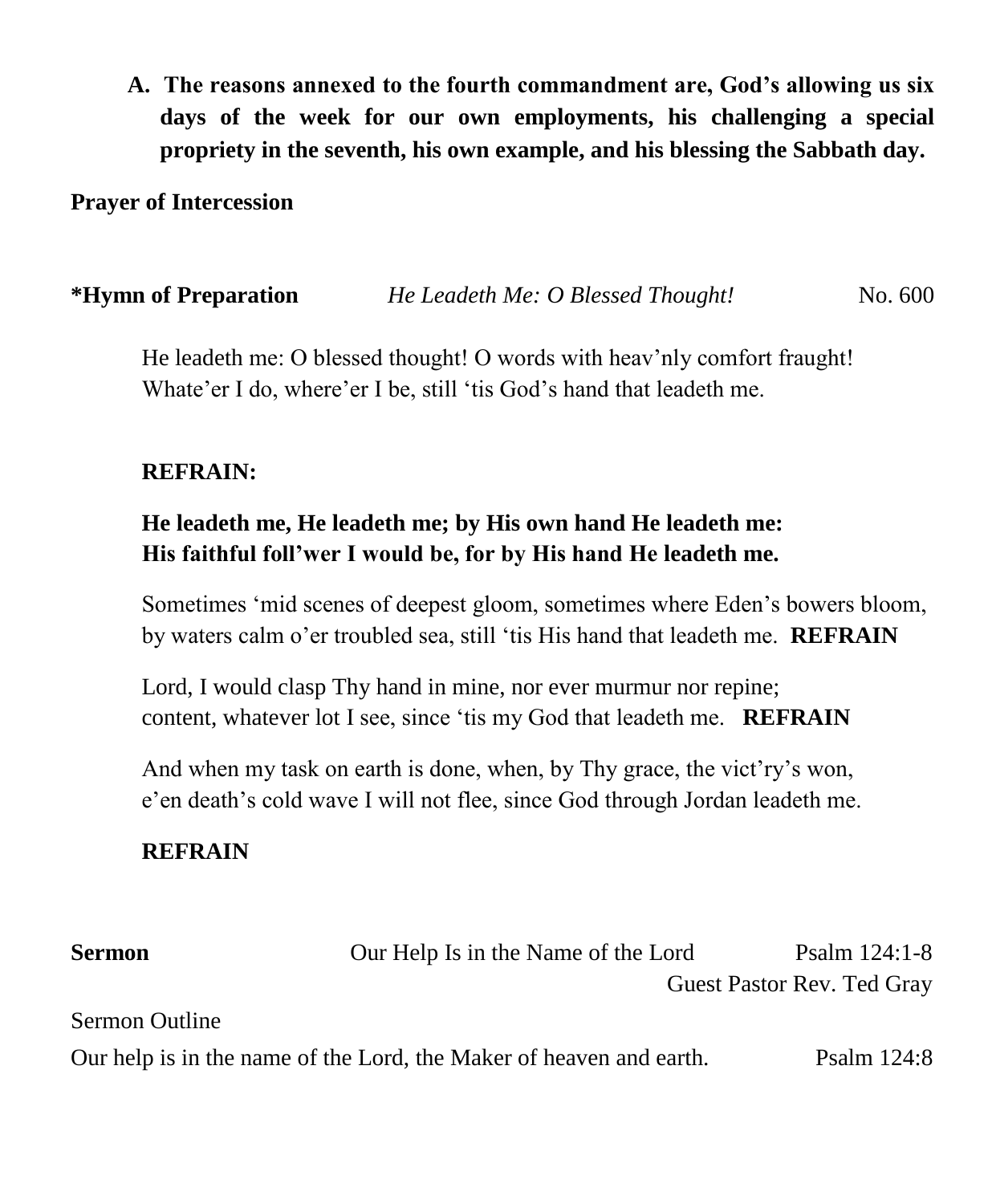- I. We face, as did David and Israel:
	- 1) The hostility of the world (1-3)

2) Floods of many troubles (4-5)

3) Snares when least expected (7)

- II. Our comfort is in knowing:
	- 1) The Lord is on the side of believers (1, 2)

2) The Lord protects His people (6)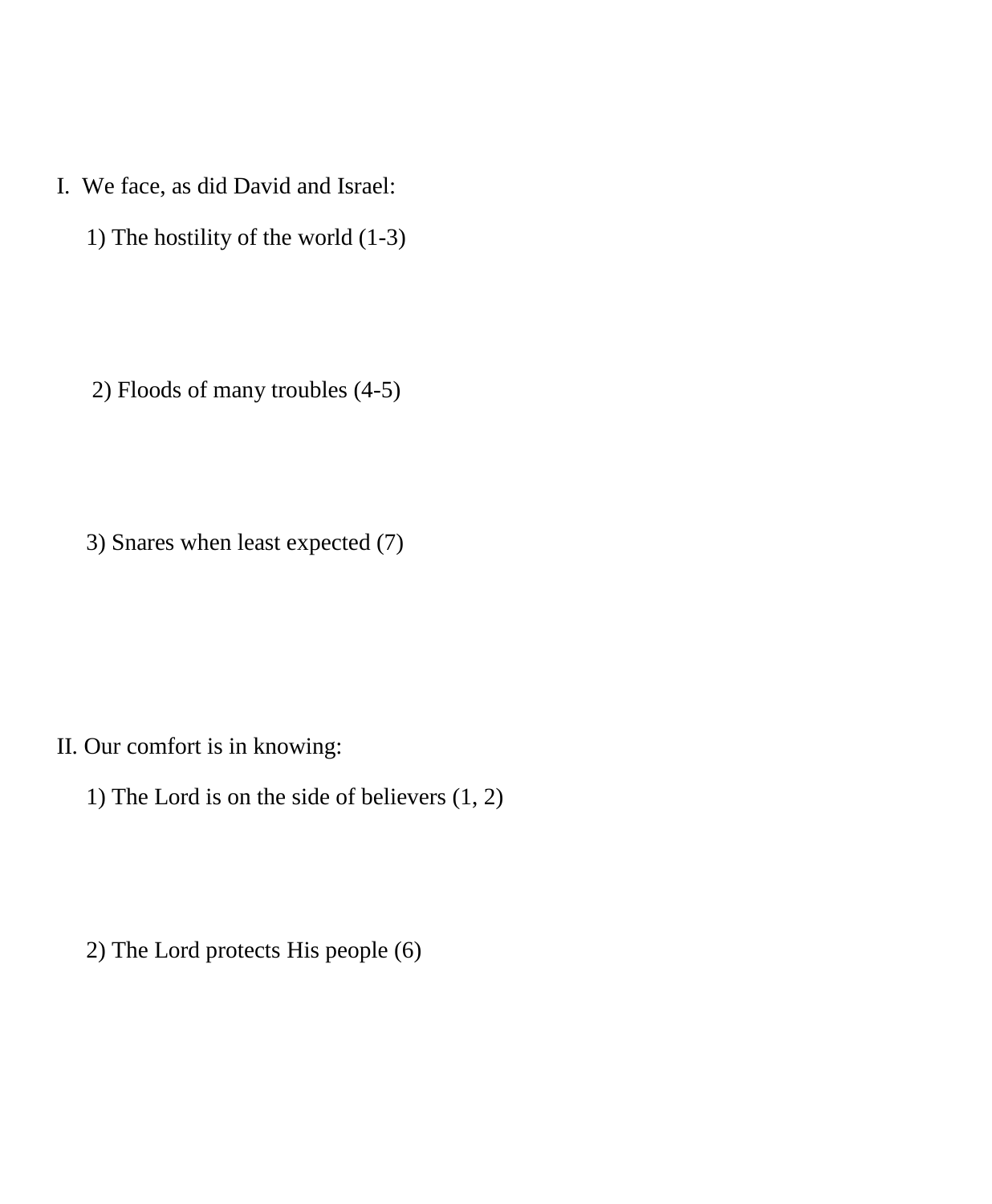3) The Lord is the source of our help (8)

III. Our response:

1) Remember (1-5)

2) Praise (6)

3) Trust (8a)

**\*Hymn of Response** *Our God, Our Help in Ages Past*No. 30

Our God, our help in ages past, our hope for years to come, our shelter from the stormy blast, and our eternal home:

Under the shadow of Your throne Your saints have dwelt secure; sufficient is Your arm alone, and our defense is sure.

Before the hills in order stood, or earth received her frame, from everlasting You are God, to endless years the same.

A thousand ages in Your sight are like an evening gone; short as the watch that ends the night before the rising sun.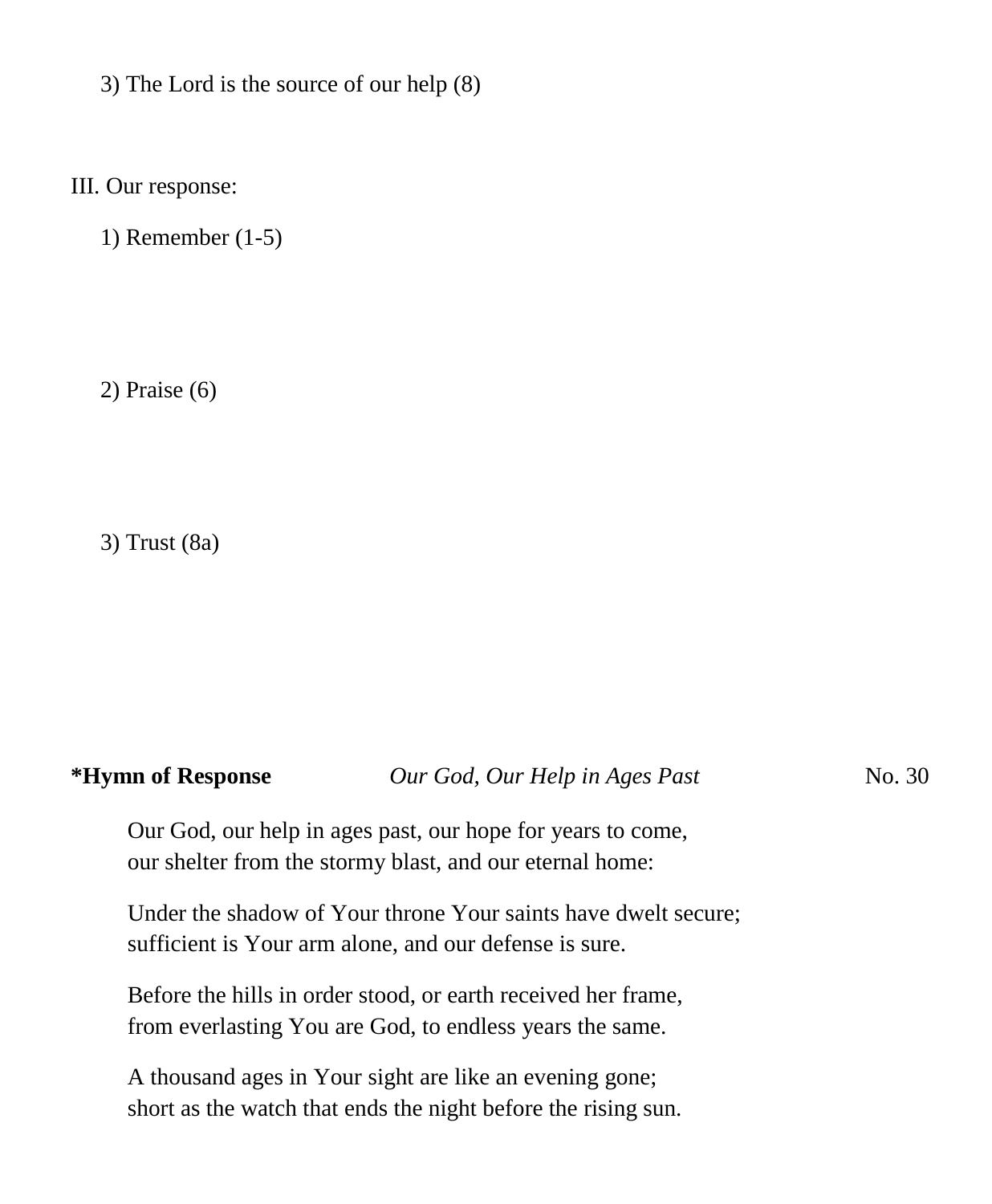The busy tribes of flesh and blood, with all their lives and cares, are carried downward by your flood, and lost in foll'wing years.

Time, like an ever-rolling stream bears all its sons away; they fly forgotten, as a dream dies at the op'ning day.

Our God, our help in ages past, our hope for years to come: O be our guard while troubles last, and our eternal home.

#### **\*Benediction**

#### **\*Gloria Patri** No. 735

Glory be to the Father, and to the Son, and to the Holy Ghost; as it was in the beginning, is now, and ever shall be, world without end. Amen, amen.

**\*Postlude** *Who Shall Ascend the Mountain of the Lord* arr. Larson

**\* Congregation:** Please stand as able.

**\* \* \* \* \* \* \* \***

**Organ & Piano** Sandy Schoon

**Intercessory Prayer** Nelson Schoon, Elder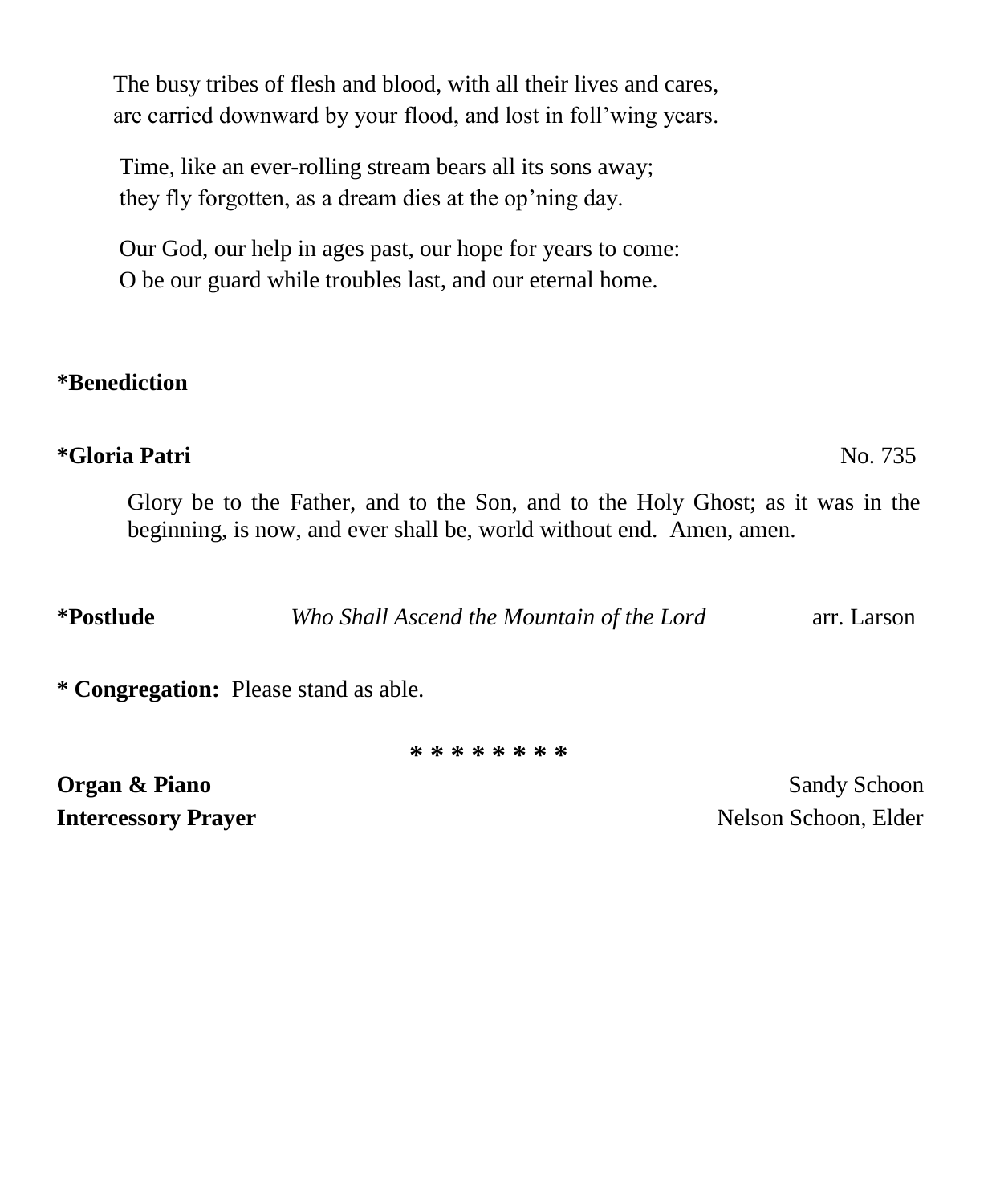# **Weekly Calendar**

| <b>DATE</b>     | TIME     | <b>EVENT</b>                                                 |
|-----------------|----------|--------------------------------------------------------------|
| <b>SUN 8/9</b>  | 10:00 AM | Worship Service (also available on YouTube $\&$<br>Facebook) |
| <b>MON 8/10</b> | 6:30 PM  | Hrivnak Care Group via Zoom                                  |
| <b>SUN 8/16</b> | 10:00 AM | Worship Service (also available on YouTube $\&$<br>Facebook) |

## **Serving the Lord**

|                   | 8/9       | 8/16      | 8/23                |
|-------------------|-----------|-----------|---------------------|
|                   |           |           |                     |
| <b>AM Nursery</b> | N/A       | N/A       | N/A                 |
| Greeters          | N/A       | N/A       | N/A                 |
| <b>Treats</b>     | N/A       | N/A       | N/A                 |
| Serve/Cleanup     | N/A       | N/A       | N/A                 |
| Audio             | B. Schoon | J. Martin | <b>B.</b> Armstrong |
| Elder of the Week | Schoon    | Lindborg  | Gretzinger          |